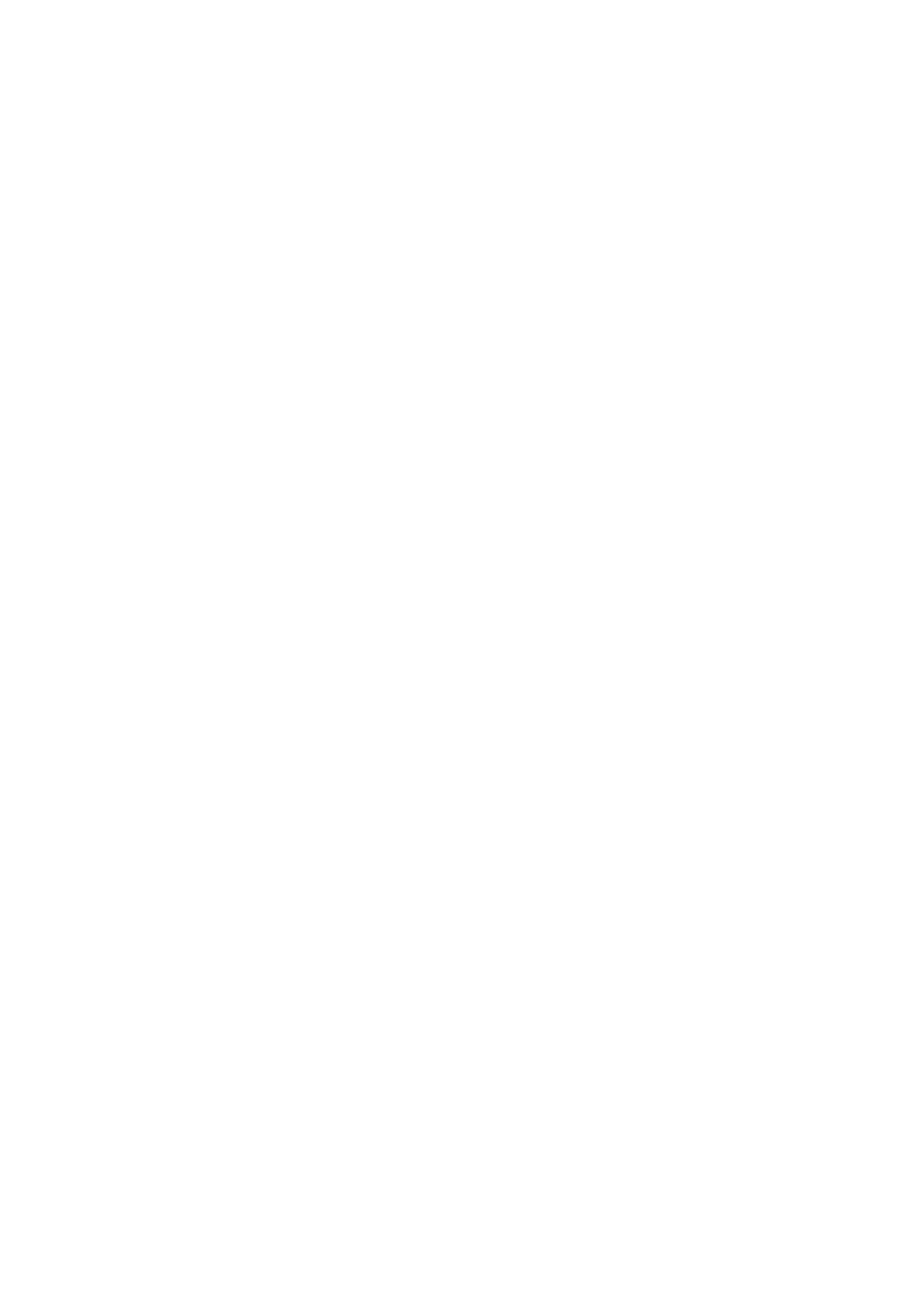## **Context and rationale**

Millions run nowadays. Some endure, some do not. Some risk their lives with exerciseassociated-hyponatremia [EAH]. While running is seldom a high risk activity, ultra-running challenges people and poses the question of public, physical, and mental health. Ultrarunning has several unfoldings:

- On health and society: against obesity and depression, as a lucrative activity, as an apparatus of social worlds that host events, for instance.
- On personal experience: as meditation, to experience the vitality of the body, to gaze at the green landscape in the city.
- On land resource: Urban and wild spaces require management, an exploitation. Natural/tourist sites oscilate between environmental care and decay.

Running as a trend arises in the 1960's and is nowadays inserted in a world of shortages and excesses: *social worlds* (BECKER & PESSIN: 2006) in an economic system in which bodily passivity and mass consumption prevail. Today's flawed auto-mobility system (SHELLER & URRY, 2006) breaks runners' momentum (ETTEMA, 2015: 17). But runners seem to form an independent flow from the rest of the city's circulation. Today: how does the city –and ultra-runners— think, make and find non-occupied paths in such an overstretched system?

The individual and collective bodies may face the challenge of affecting, or not, their ability and desire to act. Ultra-runners learn about technical resources and make them their own from different sources: nutritional, mechanic, motivational. Yet, each person uses, develops, and tailors these resources to their own knowledge: they *singularize* them, they learn how to run in their own unique way. In this point, the experimentation of athletes becomes key. The body of the ultra-runner becomes a centrifugal force of bodily fluids, and a center of centripetal forces that seeks nourishment. In sum, *a social body as a machine of singularization* that goes beyond the standarized solutions provided to all. In a broader sense, the whole of the runners' world would also affect the urban rhythms, slowing them down and accelerating them, intervening in the physical city and the way spaces are used.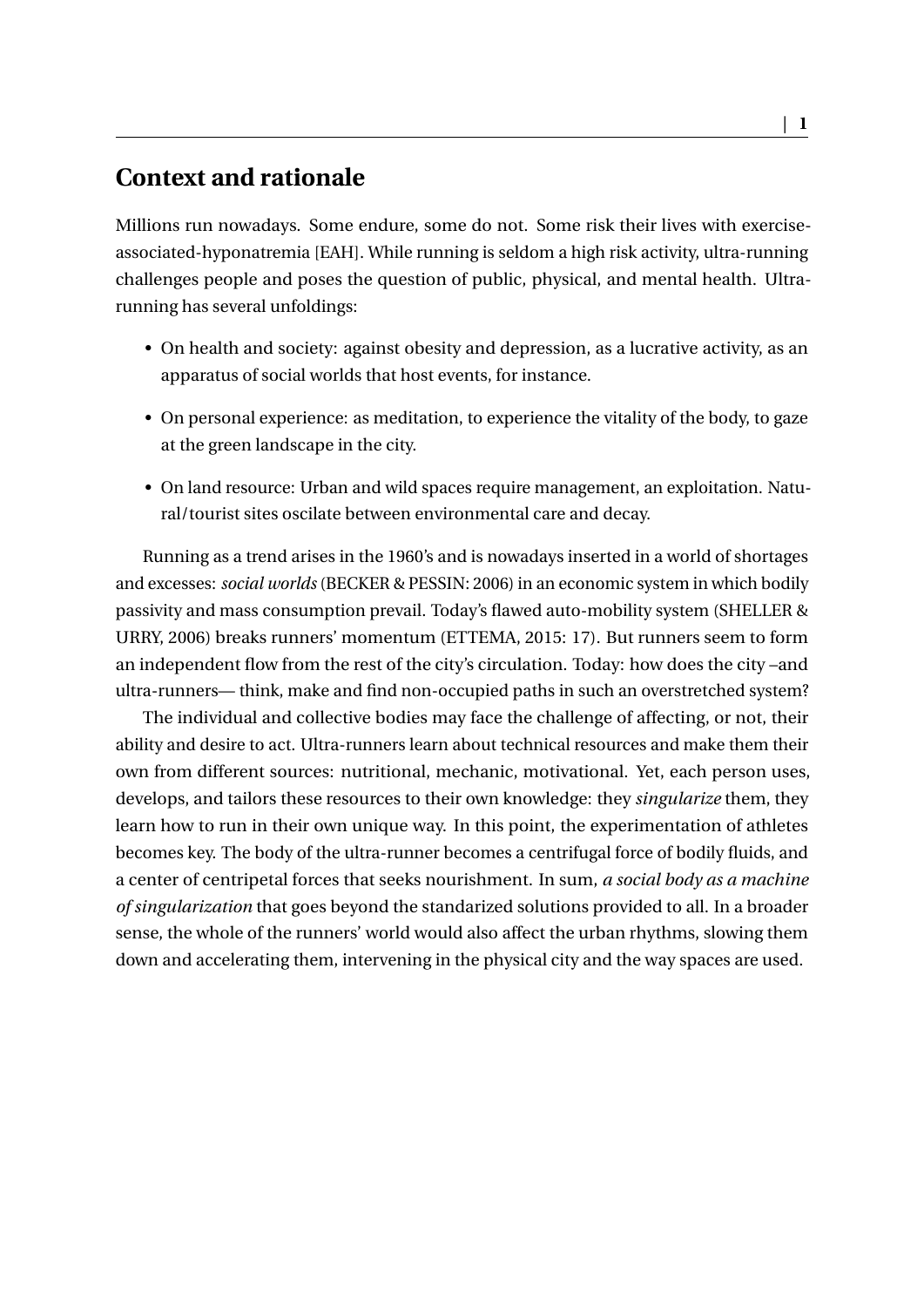### **Objectives**

• GENERAL OBJECTIVE

Researching into how ultra-runners learn to gain knowledge, manage resources and take risks that the majority ignores. Runners of ultra-marathon are not superhumans: they develop a know-how and find interest in the methods of running to an extreme extent.

- SPECIFIC OBJECTIVES
	- **–** Considering how ultra-runners gain access to and handle information to go ultra.
	- **–** Reviewing running styles, footwear (& barefoot), gear: impact on injuries.
	- **–** Considering motivation: mental and spiritual levels to run regardless of health.
	- **–** Seeking athletes' paths as an opposition to standarized massive urban rhythms, placing general (im)mobility as a limitation to the body and social development.
	- **–** Attending to how ultra-runners cope with the cities and spaces they go through. Runners and their surroundings are conditioned by the trends of massive behaviour, but athlete's behaviour reshape production as well.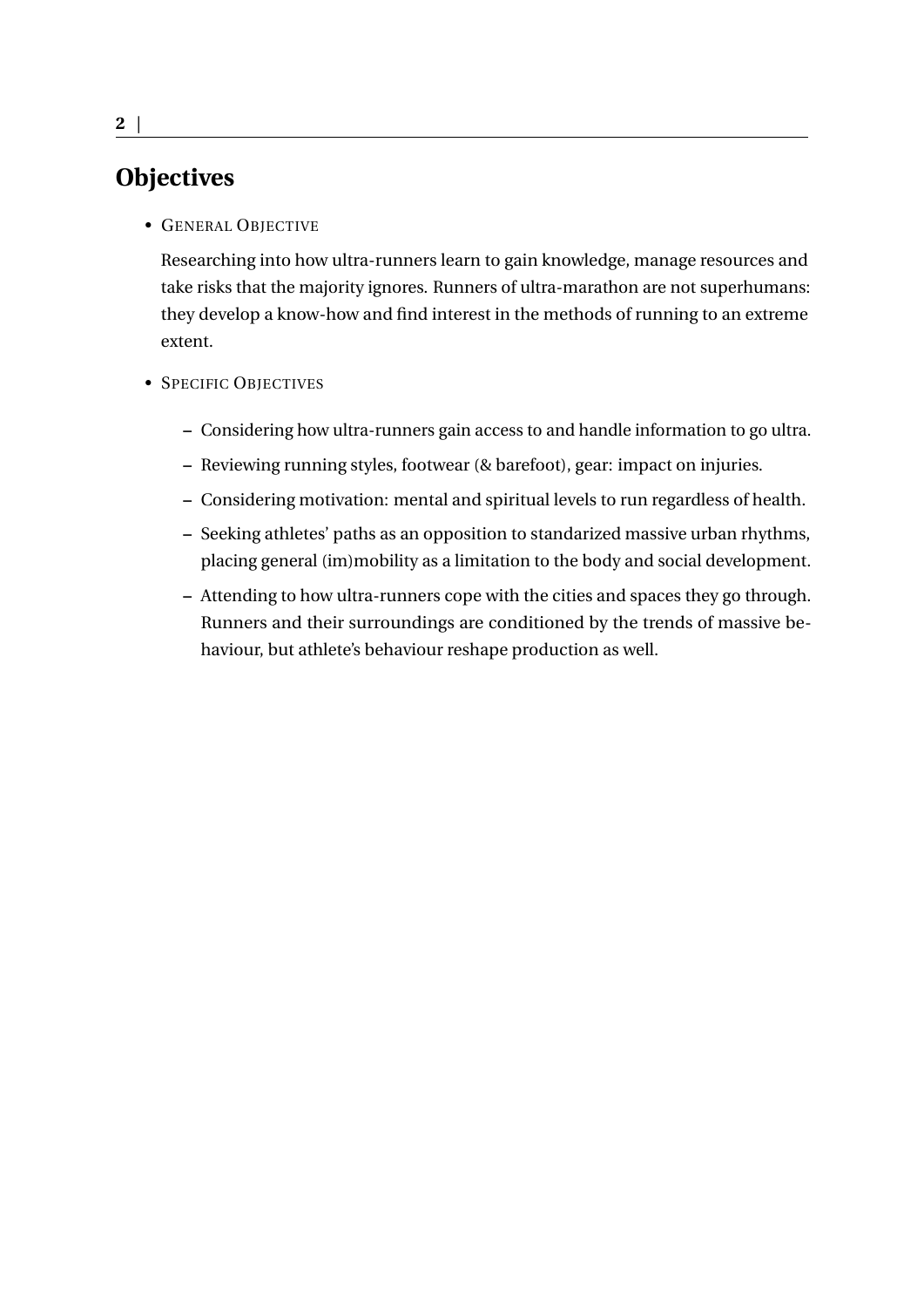#### **Materials and methods**

This is a proposal of qualitative research. Ultra-runners are the case study. The approach here is *exploratory*, seeking *sensitizing concepts* as guiding points for analysis and for collecting information. Fieldwork will be auto-ethnographic, through training which may be a potential source for bias, but which reveals the participant's interests, perspectives and preconceptions; contrastable with other references (HAMMERSLEY & ATKINSON, 2007: 163-4, 124). Another resource is observant participation at ultra-running events. Countless ultra-distance races are held yearly all over the world. Additionally, texts and videos will be used as secondary material.

On racing events from a qualitative approach, there is scarce material. When so, it is obtained from surveys or measurement based. An insider perspective gives minimal interference to gather data to be triangulated (HOLLOWAY etal, 2010: 75-6). The focus is on *collecting and constructing new variables* to build complex concepts: this adds nuance to the understanding of the phenomenon, and provides new questions to work on (BECKER, 2014: 13-14, 18).

Ultra-running involves different unfoldings for participants, both inwards and outwards:

- At an intimate-personal level, ultra-running entails a certain loneliness: being an outdoor activity, it involves many hours (days) through almost untouched nature.
- At a social-network-dependent level, ultra is an ultimately public activity: runners are exposed to permanent contact with other runners, non-runners, and non-humans.

#### **Research question**

This project searches for unique patterns of mobility and ways of participating in the environment. The proposed plan explores how urban life as a network may unfold: each atom of this "life of associations", to use a Tardean-Latourean-ANT idea, can just decay, or rather propagate. Two flows of transportation prevail either favoring movement, or proning to collapse: rhythms and anti-rhythms. People and objects create a full working network, and the city as a whole becomes a living being. The intention here is to understand the influence the city is subjected to and how it creates effects upon *all its citizens*.

How do specific objects and conducts shape urban landscapes? Brighenti (2009) asks: Can cities be something else than a mere containment of controlled flows? Following his text: Can we consider roads, paths in general, and other "technological artifacts as enablers that shape human experience and social relationships" (Brighenti 2009: 64)? The question reformulated backwards can consider the ultra world: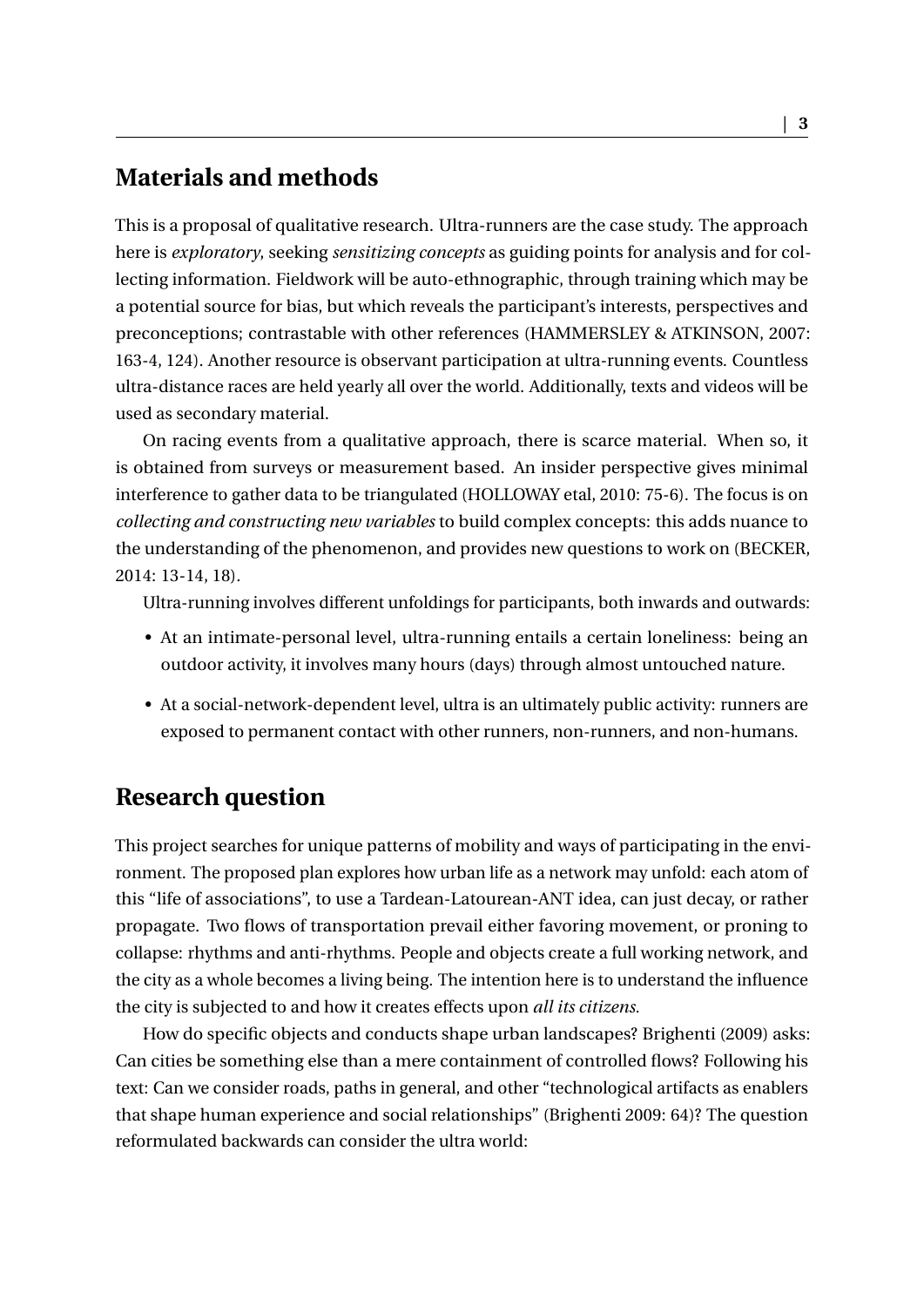*How do human experiences and social relationships [among the ultra-runner's social world] shape pathways, views, resources and technologies?*

### **Conceptual approach: Materiality, Body and Affect**

An apprentice to ultra-running may not know how to move during several hours, what to drink and/or eat, when to endure, stretch, or rest and sleep. There is a continuous learning in how to feel our own body and even the city and its trails. Physical skills are developed but also an ability to perceive. Perceiving becomes an *actively sought passivity* (HENNION, 2007: 100-1). However, how to raise and direct awareness?

The case study of ultra-runners may highlight a number of variables that look to a different system of other horizons which are not based on consumption or production. This work is expected to find escape mechanisms from the inertia of the productive system of machinic uselessness. Cars and public transportation *circulate, overpopulate and congest*, controlling movement in favor of an economic and political order. Aside the critiques to the transportation system, there is a parallel consideration here of practices of slow mobility and de-growth. If one could summarize a cycle of interests, the ultra-running world is expected to go around the following topics:

$$
(affect) \rightarrow desire \rightarrow effects \rightarrow (changes?)
$$

Stagnation, when nothing changes nor thrives, is a problem highlighted by Deleuze & Guattari. These authors go further to stress that (2010: 527) monopoly, medical knowledge, the automobile engine, the gigantism of machines, do not correspond to any technological need, but rather to economic and political imperatives. Deleuze's writings on affect and affection, according to Parr (2010: 13), "enable a material, and therefore a political critique of capital and its operations".

*Affect* then, as a concept, points out not towards passivity but to the potentials and mechanisms that move a system. Affections and desire can produce societal outcomes, be them productive for liberation or, on the other hand, even for alienating, controlling and impeding liberation. Joy, expansion, and freedom are frequent claims in the running world: the positive potentials of affect. Desire in this sense, as a primary driving force, enables subsequent processes in human society. The overarching pursue is how people move, beyond a mere transportation function, and how urban spaces can be circulated, expanding their uses.